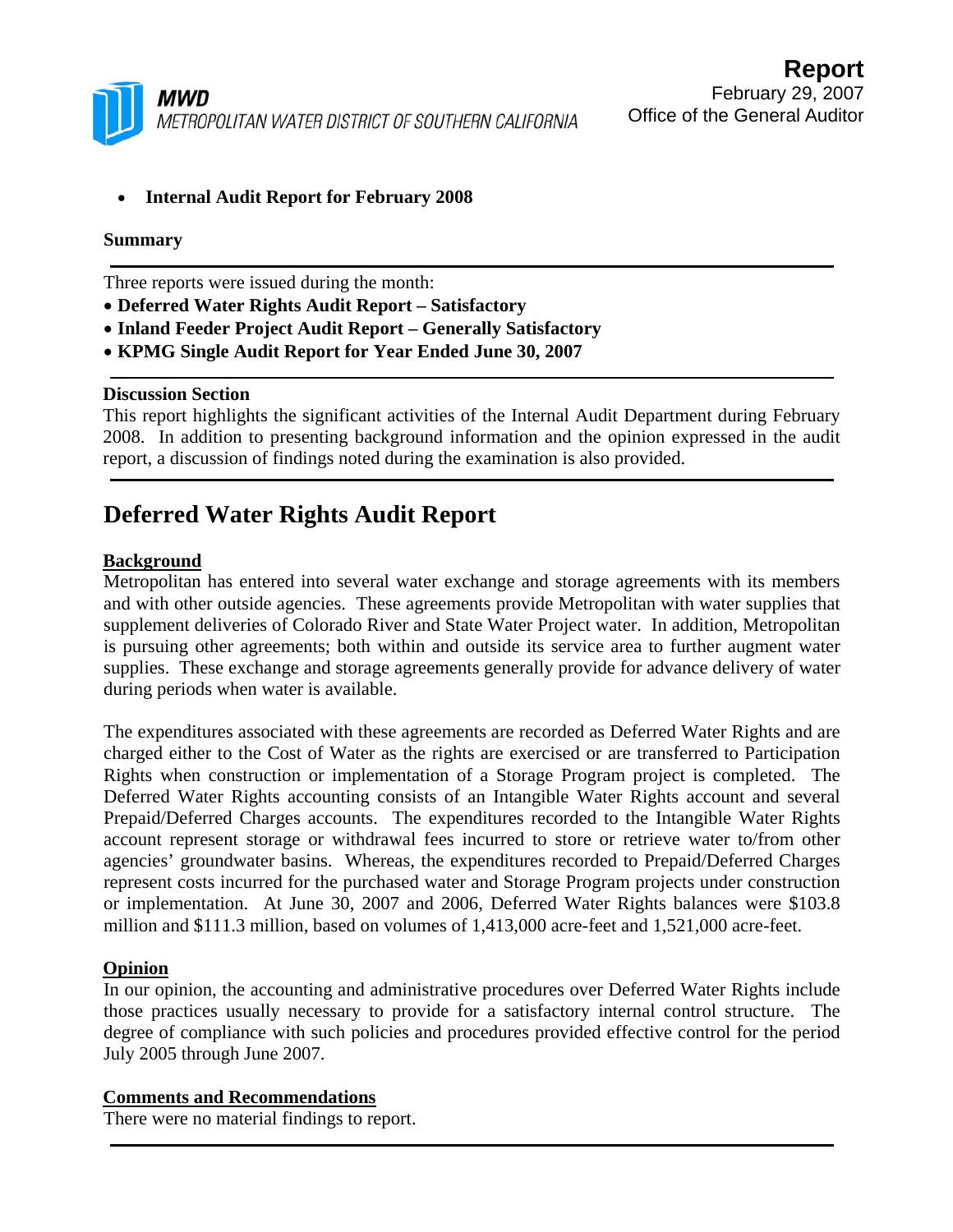Internal Audit February 2008 Activity Report February 29, 2008 Page 2

## **Inland Feeder Project Audit Report**

## **Background**

Metropolitan's Inland Feeder Project consists of 44 miles of tunnels and pipelines that will enable Metropolitan to convey up to 1,000 cubic feet per second of State Water Project water from California Aqueduct's Devil Canyon Afterbay to Diamond Valley Lake. Through October 2007, 36 miles or 82% of Inland Feeder Project's length have been completed. The remaining work includes completion of the Arrowhead East and West Tunnels, which are presently under construction and are expected to complete in the latter part of 2008.

The following table summarizes the five Inland Feeder Project agreements reviewed. It includes the consultant's name, agreement number, along with the agreement inception and termination dates. Furthermore, it shows the initial not-to-exceed amounts, discloses the amended contract totals, and lists the amount paid to the consultant through October 2007 (our audit date). Finally, the table provides a brief description of the contracted services.

| <b>Consultant</b><br>Name/ | Agreement<br><b>Dates</b> | <b>Initial</b><br>Agreement | Amended          | <b>Payment</b> to<br><b>Consultant</b> |                            |
|----------------------------|---------------------------|-----------------------------|------------------|----------------------------------------|----------------------------|
| Agreement                  | (As of                    | <b>Amount</b> (Not          | Amount as of     | (Through)                              |                            |
| No.                        | October 2007)             | to Exceed                   | October 2007     | October 2007)                          | <b>Contracted Services</b> |
| PW&I                       | September                 | \$2.9 million               | $$13.95$ million | \$11 million                           | Program management         |
| #4705                      | 1994 - 2010               |                             |                  |                                        | services                   |
| <b>PCI</b>                 | December                  | \$80,000                    | \$2.8 million    | \$2.3 million                          | Project labor              |
| #12788                     | $1996 - 2008$             |                             |                  |                                        | agreements                 |
|                            |                           |                             |                  |                                        | administration             |
| Jacobs                     | April 2002 -              | \$10 million                | \$10 million     | \$9.2 million                          | Engineering support        |
| #44968                     | December                  |                             |                  |                                        | services for               |
|                            | 2007                      |                             |                  |                                        | <b>Arrowhead Tunnels</b>   |
| <b>HMM</b>                 | May $2002 -$              | \$12 million                | \$20.9 million   | \$15 million                           | Cost management            |
| #46862                     | <b>July 2008</b>          |                             |                  |                                        | services for               |
|                            |                           |                             |                  |                                        | <b>Arrowhead Tunnels</b>   |
| Psomas                     | November                  | \$3 million                 | \$5.2 million    | \$2.5 million                          | Environmental              |
| #57409                     | $2003 - 2010$             |                             |                  |                                        | monitoring services        |

## **Opinion**

In our opinion, the accounting and administrative procedures over the agreements with Parsons Water & Infrastructure, Incorporated (PW&I); Parsons Constructors, Incorporated (PCI); Jacobs & Associates (Jacobs), Hatch Mott MacDonald (HMM); and Psomas, Incorporated include those practices usually necessary to provide for a generally satisfactory internal control structure. The degree of compliance with such policies and procedures provided effective control for the period November 2004 through October 2007.

## **Comments and Recommendations**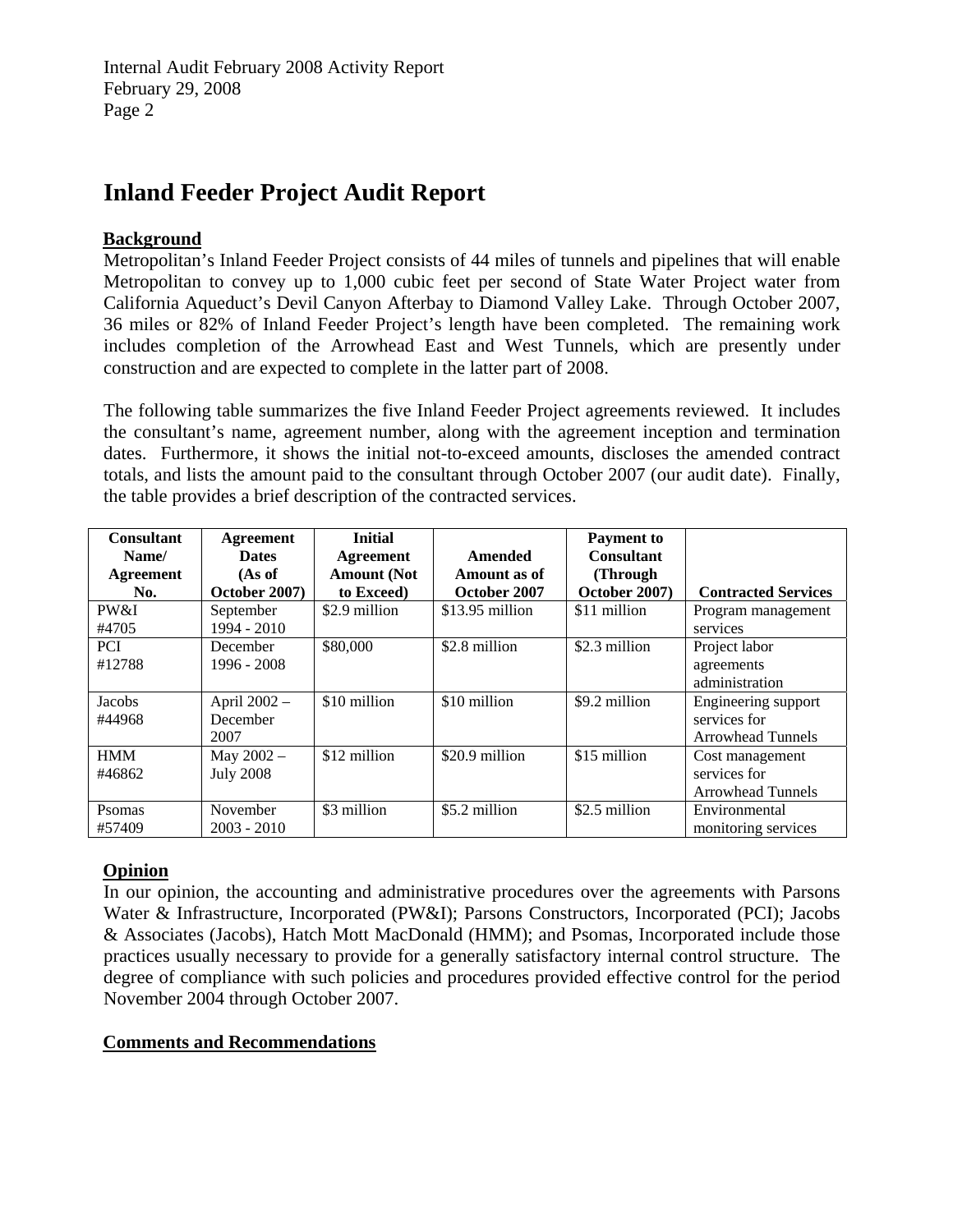### COMPLIANCE WITH TERMS AND CONDITIONS OF THE AGREEMENTS

During review of contract insurance requirements, we noted that the certificates of insurance for current and prior fiscal years' coverage could not be located for PWI, PCI, Jacobs and HMM. This was in contrast to the insurance section of the agreements that required the consultants to maintain insurance coverage for the duration of the agreements. The details of the missing insurance certificates were as follows:

| <b>Consultant</b> | <b>Insurance Covered Period</b> | <b>Missing Insurance Certificates</b>       |
|-------------------|---------------------------------|---------------------------------------------|
| PW&I              | FY 2006-07                      | General Liability, Auto, and Workers Comp*  |
| PW&I              | FY 2005-06                      | General Liability, Auto, and Workers Comp   |
| PW&I              | FY 2004-05                      | General Liability, Auto, and Workers Comp*  |
| PCI               | FY 2006-07                      | General Liability, Auto, and Workers Comp * |
| PCI               | FY 2004-05                      | General Liability, Auto, and Workers Comp   |
| Jacobs            | FY 2007-08                      | General Liability, Auto, and Workers Comp*  |
|                   |                                 | <b>Professional Liability</b>               |
| Jacobs            | FY 2006-07                      | General Liability, Auto, Workers Comp, and  |
|                   |                                 | Professional Liability *                    |
| Jacobs            | FY 2004-05                      | General Liability, Auto, and Workers Comp * |
| <b>HMM</b>        | FY 2006-07 and FY 2007-08       | General Liability *                         |
| HMM               | FY 2005-06                      | <b>Professional Liability</b>               |
| <b>HMM</b>        | FY 2004-05                      | Auto and Workers Comp                       |

\* IFP Project Controls Team subsequently coordinated with the consultants to obtain copies of missing insurance certificates.

We recommend Corporate Resources management remind the Contracting team and the Agreement Administrator of the importance of ensuring that consultants comply with contractual terms and conditions. Further, we recommend that Corporate Resources Management conduct periodic reviews to ensure compliance.

# **KPMG Single Audit Report for Year Ended June 30, 2007**

The Federal Single Audit Act of 1984, as amended by the Single Audit Act Amendments of 1996, requires state or local government units that expend \$500,000 or more of federal financial assistance in any one-year to have an audit conducted for that year. The firm of KPMG, in accordance with generally accepted auditing standards promulgated by the American Institute of Certified Public Accounts (AICPA), audits Metropolitan's accrual basis financial statements. In the event that a so-called "Single Audit" is required to be conducted for a particular year, the cost of such an audit is included as part of the required audit services provided by that firm under its agreement with Metropolitan.

Due to the magnitude of federal sources, moneys expended during the fiscal year ended June 30, 2007; Metropolitan was required to have a Single Audit performed. Staff from KPMG performed the necessary additional auditing procedures and the firm issued the required audit reports.